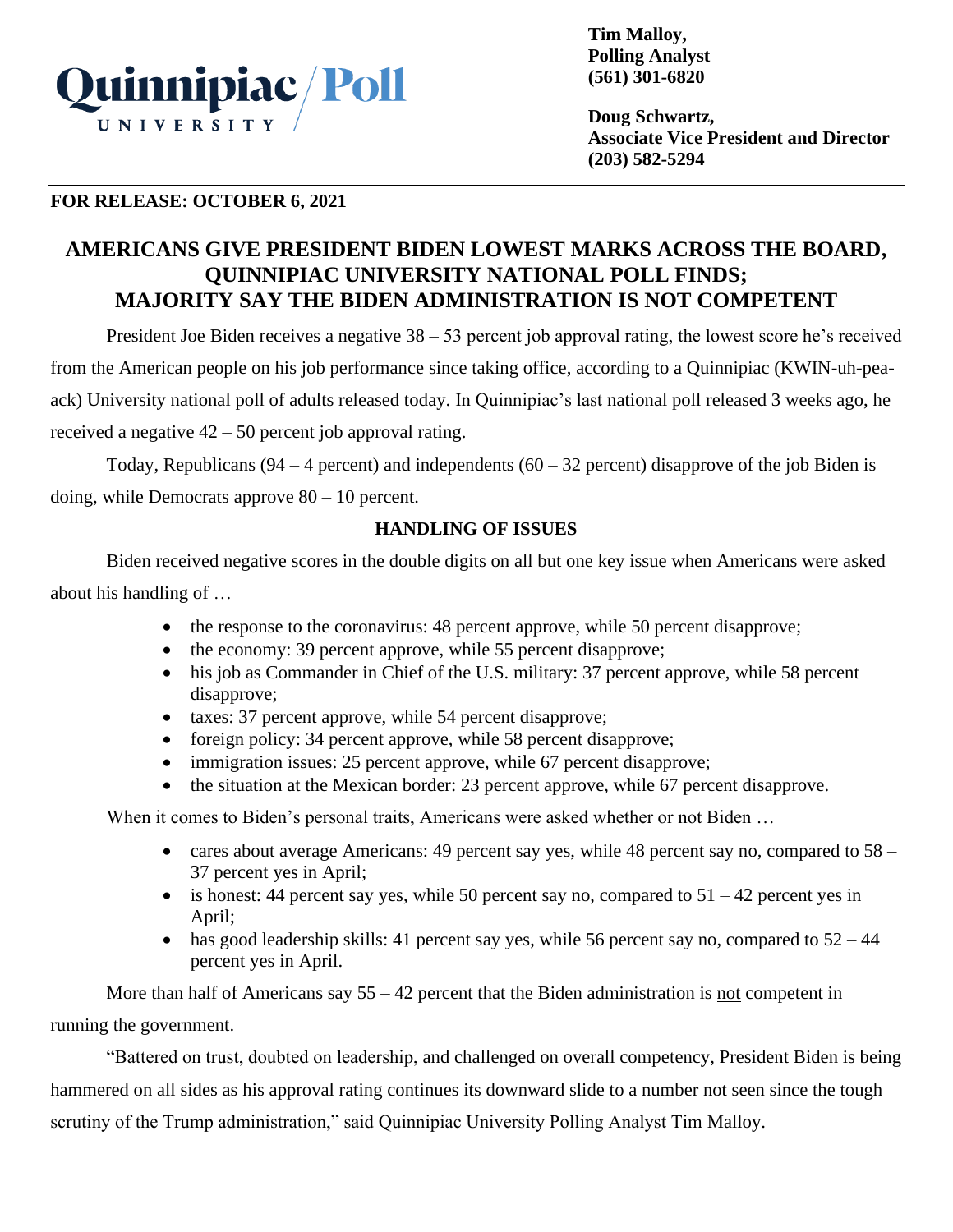#### **AFGHANISTAN**

Roughly 3 in 10 Americans (28 percent) think the U.S. did the right thing by withdrawing all troops from Afghanistan, while 50 percent think the U.S. should have withdrawn some troops from Afghanistan but not all troops, and 15 percent think the U.S. should not have withdrawn any troops from Afghanistan.

"Though the troops are gone, America's longest war still gnaws at the country. Weary of the seemingly endless conflict but wary of what was left behind, the majority of people still see boots on the ground as the firewall between a country in the grip of Western hating factions and the rest of the world," added Malloy.

### **SATISFACTION & THE ECONOMY**

Roughly one-quarter of Americans (28 percent) say they are either very satisfied (5 percent) or somewhat satisfied (23 percent) with the way things are going in the nation today. Close to three-quarters (72 percent) of Americans say they are either somewhat dissatisfied (24 percent) or very dissatisfied (48 percent) with the way things are going in the nation today. Those levels are largely unchanged from September.

Roughly one-quarter of Americans (29 percent) describe the economy as excellent (2 percent) or good (27 percent), while 69 percent describe it as not so good (35 percent) or poor (34 percent).

This is a drop from May when 38 percent described the economy as excellent or good and 59 percent described it as not so good or poor.

#### **COVID-19**

Nearly three-quarters (74 percent) of Americans say they either have received a COVID-19 vaccine or plan to, while 20 percent say they don't plan to receive a COVID-19 vaccine. This is largely unchanged from a September survey.

A majority of Americans say 52 – 44 percent that once students of all ages are eligible for a COVID-19 vaccine, kindergarten through  $12<sup>th</sup>$  grade students should not be required to receive a COVID-19 vaccine.

Nearly 7 in 10 (68 – 30 percent) of Americans with kids under the age of 18 say they do not think that students should be required to receive a COVID-19 vaccine once students of all ages are eligible for a COVID-19 vaccine.

Americans were asked whether or not a vaccine mandate would make them more or less likely to engage in particular activities. In all cases, a plurality of Americans say that a vaccine mandate would make no difference when deciding whether or not…

- to travel on an airplane: 47 percent say no difference, 36 percent say more likely, 15 percent say less likely;
- to go to a restaurant: 47 percent say no difference, 35 percent say more likely, 17 percent say less likely;
- to go to a large sports or entertainment event: 48 percent say no difference, 34 percent say more likely, 17 percent say less likely.

Nearly 8 in 10 Americans (77 percent) think a return to in person work at this time is a good thing, while 15 percent think it's a bad thing.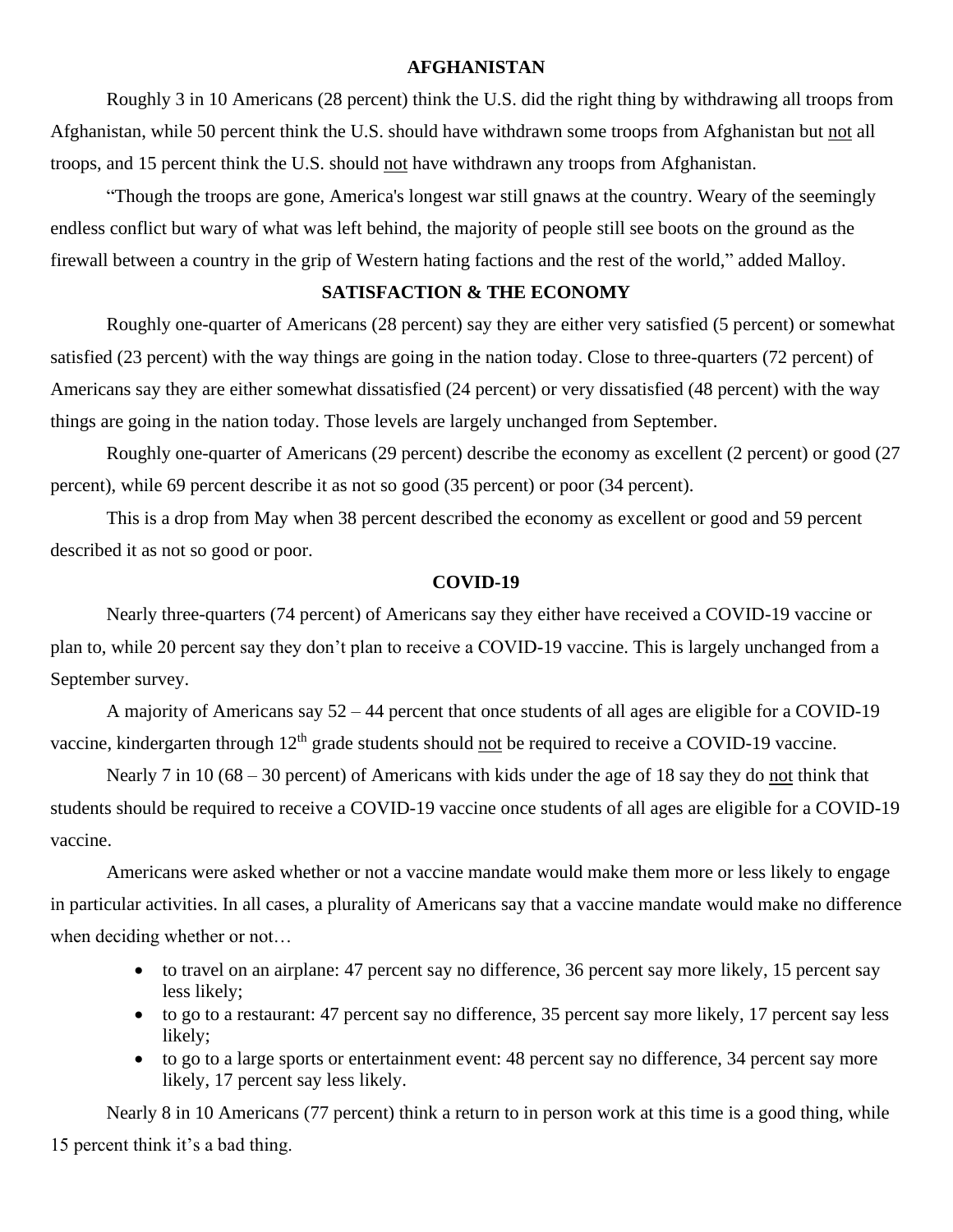More than one-third of Americans (37 percent) expect the number of COVID-19 cases to increase over the next few months, 28 percent expect the number to decrease, and 30 percent expect the number of cases to stay about the same.

1,326 U.S. adults nationwide were surveyed from October  $1<sup>st</sup> - 4<sup>th</sup>$  with a margin of error of  $+/- 2.7$ percentage points.

The Quinnipiac University Poll, directed by Doug Schwartz, Ph.D. since 1994, conducts independent, non-partisan national and state polls on politics and issues. Surveys adhere to industry best practices and are based on random samples of adults using random digit dialing with live interviewers calling landlines and cell phones.

**Visit [poll.qu.edu](https://poll.qu.edu/) or [www.facebook.com/quinnipiacpoll](http://www.facebook.com/quinnipiacpoll)  Email poll@qu.edu, or follow us on [Twitter](http://twitter.com/QuinnipiacPoll) @QuinnipiacPoll.**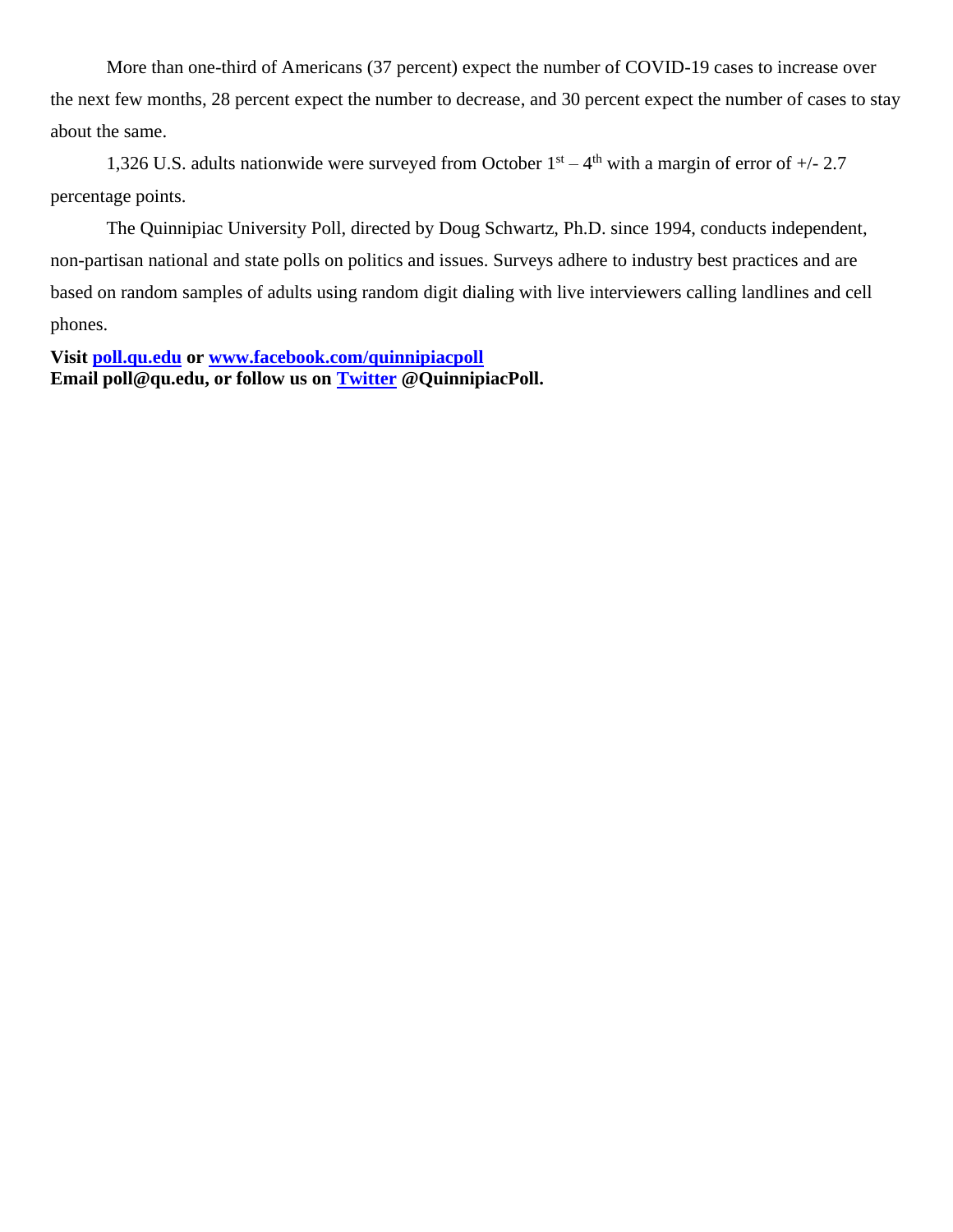1. Do you approve or disapprove of the way Joe Biden is handling his job as president?

 ADULTS..................................................... WHITE....... 4 YR COLL DEG Tot Rep Dem Ind Men Wom Yes No Approve 38% 4% 80% 32% 35% 42% 50% 23% Disapprove 53 94 10 60 58 48 45 69 DK/NA 9 3 10 8 8 9 5 8 AGE IN YRS.............. WHITE..... 18-34 35-49 50-64 65+ Men Wom Wht Blk Hsp Approve 36% 40% 36% 49% 27% 36% 32% 66% 42% Disapprove 48 50 60 48 67 56 61 19 51 DK/NA 15 10 4 3 6 8 7 15 7

1a. Do you approve or disapprove of the way Joe Biden is handling his job as president? COMBINED WITH: (If approve/disapprove q1) Do you strongly or somewhat approve/disapprove?

ADULTS.....................................................

|                     |           |           |           |       |       |     |      | WHITE<br>4 YR COLL DEG |     |
|---------------------|-----------|-----------|-----------|-------|-------|-----|------|------------------------|-----|
|                     | Tot       | Rep       | Dem       | Ind   | Men   | Wom | Yes  | No                     |     |
| Approve strongly    | 19%       | $1\%$     | 46%       | 13%   | 17%   | 22% | 29.8 | 11%                    |     |
| Approve smwht       | 19        | 3         | 34        | 19    | 18    | 20  | 20   | 12                     |     |
| Disapprove smwht    | 8         | 5         | 7         | 11    | 9     | 8   | 6    | 9                      |     |
| Disapprove strongly | 44        | 88        | 3         | 48    | 49    | 39  | 39   | 60                     |     |
| DK/NA               | 10        | 3         | 10        | 9     | 8     | 11  | 6    | 9                      |     |
|                     | AGE<br>TN |           | YRS       |       | WHITE |     |      |                        |     |
|                     | $18 - 34$ | $35 - 49$ | $50 - 64$ | $65+$ | Men   | Wom | Wht  | Blk                    | Hsp |
| Approve strongly    | $7\%$     | 19%       | 21%       | 35%   | 14%   | 19% | 17%  | 39%                    | 17% |
| Approve smwht       | 29        | 21        | 14        | 13    | 13    | 16  | 14   | 27                     | 25  |
| Disapprove smwht    | 13        | 9         | 7         | 3     | 8     | 7   | 8    | 12                     | 12  |
| Disapprove strongly | 35        | 41        | 53        | 45    | 58    | 49  | 53   | 6                      | 40  |
| DK/NA               | 16        | 10        | 5         | 4     | 7     | 9   | 8    | 16                     | 7   |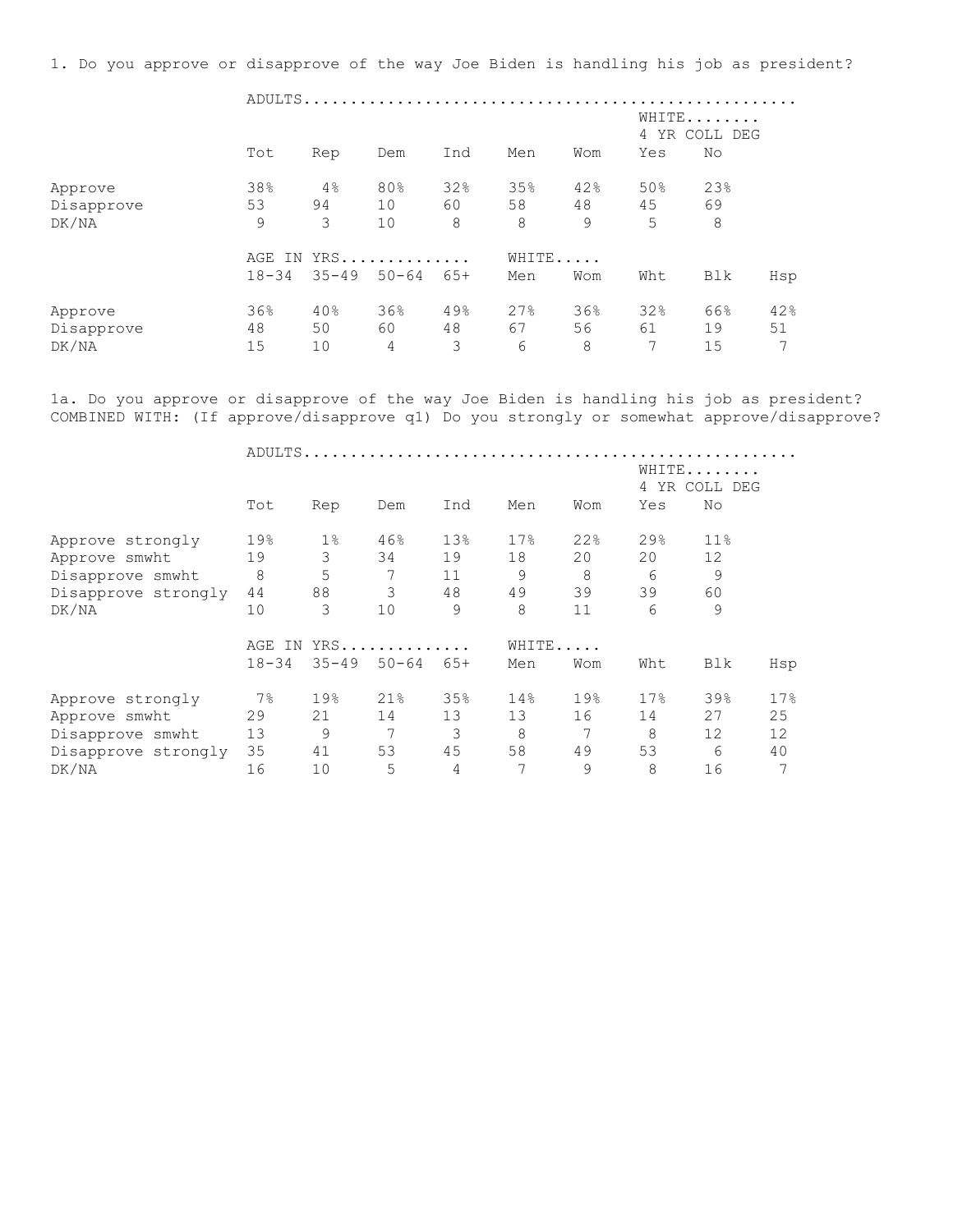9. Do you approve or disapprove of the way Joe Biden is handling - the response to the coronavirus?

|            | Tot            |                | WHITE<br>4 YR COLL DEG<br>No<br>Yes |                |                |              |                |     |     |
|------------|----------------|----------------|-------------------------------------|----------------|----------------|--------------|----------------|-----|-----|
|            |                | Rep            | Dem                                 | Ind            | Men            | Wom          |                |     |     |
| Approve    | 48%            | 13%            | 87%                                 | 42%            | 45%            | 50%          | 58%            | 33% |     |
| Disapprove | 50             | 84             | 10                                  | 56             | 52             | 47           | 39             | 64  |     |
| DK/NA      | 3              | 3              | $\overline{2}$                      | 3              | 3              | 3            | 3              | 3   |     |
|            |                |                | AGE IN YRS                          |                | WHITE          |              |                |     |     |
|            | $18 - 34$      | $35 - 49$      | $50 - 64$                           | $65+$          | Men            | Wom          | Wht            | Blk | Hsp |
| Approve    | 43%            | 52%            | 42%                                 | 59%            | 37%            | 45%          | 41%            | 77% | 48% |
| Disapprove | 53             | 46             | 55                                  | 40             | 59             | 52           | 56             | 20  | 50  |
| DK/NA      | $\overline{4}$ | 3              | 3                                   | $\overline{2}$ | 3              | 3            | 3              | 3   | 2   |
|            |                |                | REGION.                             |                |                |              | DENSITY        |     |     |
|            | NEast          | MWest          | South                               | West           | City           |              | Suburb Rural   |     |     |
| Approve    | 55%            | 42%            | 45%                                 | 51%            | 53%            | 52%          | 34%            |     |     |
| Disapprove | 42             | 53             | 52                                  | 47             | 44             | 47           | 63             |     |     |
| DK/NA      | 3              | $\overline{4}$ | 3                                   | $\mathbf{2}$   | $\overline{4}$ | $\mathbf{2}$ | $\overline{4}$ |     |     |

10. Do you approve or disapprove of the way Joe Biden is handling - the economy?

|            |           |           |            |             | WHITE<br>4 YR COLL DEG |     |     |     |     |
|------------|-----------|-----------|------------|-------------|------------------------|-----|-----|-----|-----|
|            | Tot       | Rep       | Dem        | Ind         | Men                    | Wom | Yes | No  |     |
| Approve    | 39%       | $3\%$     | 82%        | 33%         | 35%                    | 42% | 50% | 24% |     |
| Disapprove | 55        | 95        | 12         | 61          | 60                     | 51  | 45  | 72  |     |
| DK/NA      | 6         | 2         | 6          | 6           | 5                      | 6   | 5   | 4   |     |
|            |           |           | AGE IN YRS |             | WHITE                  |     |     |     |     |
|            | $18 - 34$ | $35 - 49$ | $50 - 64$  | 65+         | Men                    | Wom | Wht | Blk | Hsp |
| Approve    | 35%       | 43%       | 36%        | 50%         | 29%                    | 36% | 33% | 72% | 39% |
| Disapprove | 55        | 50        | 60         | 49          | 68                     | 59  | 63  | 19  | 54  |
| DK/NA      | 9         | 7         | 3          | $\mathbf 1$ | 3                      | 5   | 4   | 9   | 7   |

11. Do you approve or disapprove of the way Joe Biden is handling - foreign policy?

|  | 5.T I |
|--|-------|

|            | Tot                 | Rep            | Dem              | Ind   | Men | Wom          | Yes | 4 YR COLL DEG<br>No |     |
|------------|---------------------|----------------|------------------|-------|-----|--------------|-----|---------------------|-----|
| Approve    | 34%                 | 2 <sup>°</sup> | 72%              | 29%   | 29% | 39%          | 44% | 21%                 |     |
| Disapprove | 58                  | 94             | 20               | 62    | 64  | 52           | 50  | 69                  |     |
| DK/NA      | 8                   | 4              | 9                | 9     | 7   | 9            | 6   | 10                  |     |
|            | AGE IN<br>$18 - 34$ | $35 - 49$      | YRS<br>$50 - 64$ | $65+$ | Men | WHITE<br>Wom | Wht | Blk                 | Hsp |
| Approve    | 31%                 | 34%            | 32%              | 47%   | 25% | 32%          | 29% | 62%                 | 33% |
| Disapprove | 55                  | 57             | 63               | 49    | 69  | 56           | 63  | 31                  | 62  |
| DK/NA      | 13                  | 9              | 6                | 3     | 5   | 12           | 9   | 7                   | 5   |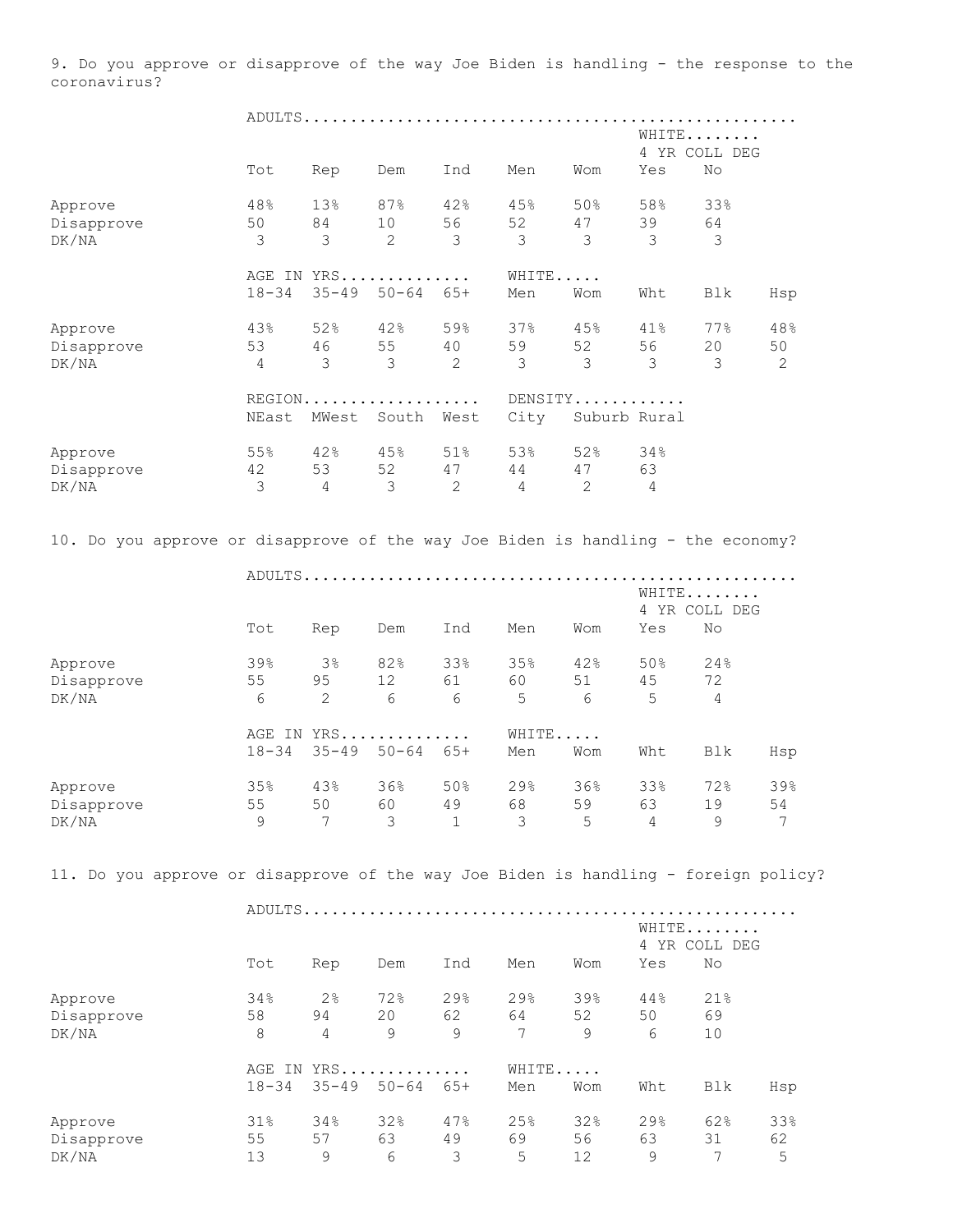12. Do you approve or disapprove of the way Joe Biden is handling - taxes?

|                                | ADULTS.         |                 |                |                        |                |                |                |                 |                |  |  |
|--------------------------------|-----------------|-----------------|----------------|------------------------|----------------|----------------|----------------|-----------------|----------------|--|--|
|                                |                 |                 |                | WHITE<br>4 YR COLL DEG |                |                |                |                 |                |  |  |
|                                | Tot             | Rep             | Dem            | Ind                    | Men            | Wom            | Yes            | No              |                |  |  |
| Approve                        | 37%             | 5 <sup>°</sup>  | 77%            | 30%                    | 32%            | 42%            | 50%            | 23%             |                |  |  |
| Disapprove                     | 54              | 92              | 15             | 60                     | 59             | 50             | 44             | 68              |                |  |  |
| DK/NA                          | 8               | 4               | 8              | 10                     | 9              | 8              | 7              | 9               |                |  |  |
|                                |                 | YRS<br>AGE IN   |                |                        |                | WHITE          |                |                 |                |  |  |
|                                | $18 - 34$       | $35 - 49$       | $50 - 64$      | 65+                    | Men            | Wom            | Wht            | Blk             | Hsp            |  |  |
| Approve<br>Disapprove<br>DK/NA | 36%<br>53<br>10 | 41%<br>48<br>11 | 32%<br>62<br>6 | 47%<br>48<br>6         | 28%<br>65<br>7 | 36%<br>56<br>9 | 32%<br>60<br>8 | 74%<br>16<br>10 | 28%<br>64<br>8 |  |  |
|                                |                 |                 |                |                        |                |                |                |                 |                |  |  |

13. Do you approve or disapprove of the way Joe Biden is handling - immigration issues?

|            | ADULTS.   |                |            |                        |       |     |                 |     |     |  |  |
|------------|-----------|----------------|------------|------------------------|-------|-----|-----------------|-----|-----|--|--|
|            |           |                |            | WHITE<br>4 YR COLL DEG |       |     |                 |     |     |  |  |
|            | Tot       | Rep            | Dem        | Ind                    | Men   | Wom | Yes             | No  |     |  |  |
| Approve    | 25%       | 3 <sup>°</sup> | 51%        | 22%                    | 23%   | 27% | 30 <sub>8</sub> | 15% |     |  |  |
| Disapprove | 67        | 95             | 37         | 70                     | 69    | 64  | 64              | 77  |     |  |  |
| DK/NA      | 8         | 2              | 12         | 8                      | 7     | 9   | 6               | 8   |     |  |  |
|            |           |                | AGE IN YRS |                        | WHITE |     |                 |     |     |  |  |
|            | $18 - 34$ | $35 - 49$      | $50 - 64$  | 65+                    | Men   | Wom | Wht             | Blk | Hsp |  |  |
| Approve    | 21%       | 27%            | 24%        | 34%                    | 18%   | 21% | 20%             | 56% | 23% |  |  |
| Disapprove | 64        | 66             | 71         | 62                     | 76    | 70  | 73              | 31  | 69  |  |  |
| DK/NA      | 15        | 7              | 5          | 5                      | 6     | 9   | 7               | 14  | 9   |  |  |

14. Do you approve or disapprove of the way Joe Biden is handling - the situation at the Mexican border?

 ADULTS..................................................... WHITE....... 4 YR COLL DEG Tot Rep Dem Ind Men Wom Yes No Approve 23% 2% 50% 18% 19% 26% 26% 14% Disapprove 67 96 34 73 73 61 66 76 DK/NA 11 3 17 9 9 12 8 10 AGE IN YRS............... WHITE...... 18-34 35-49 50-64 65+ Men Wom Wht Blk Hsp Approve 20% 22% 22% 32% 14% 21% 18% 46% 24% Disapprove 64 65 72 62 79 67 73 34 68 DK/NA 16 12 6 6 7 11 9 21 8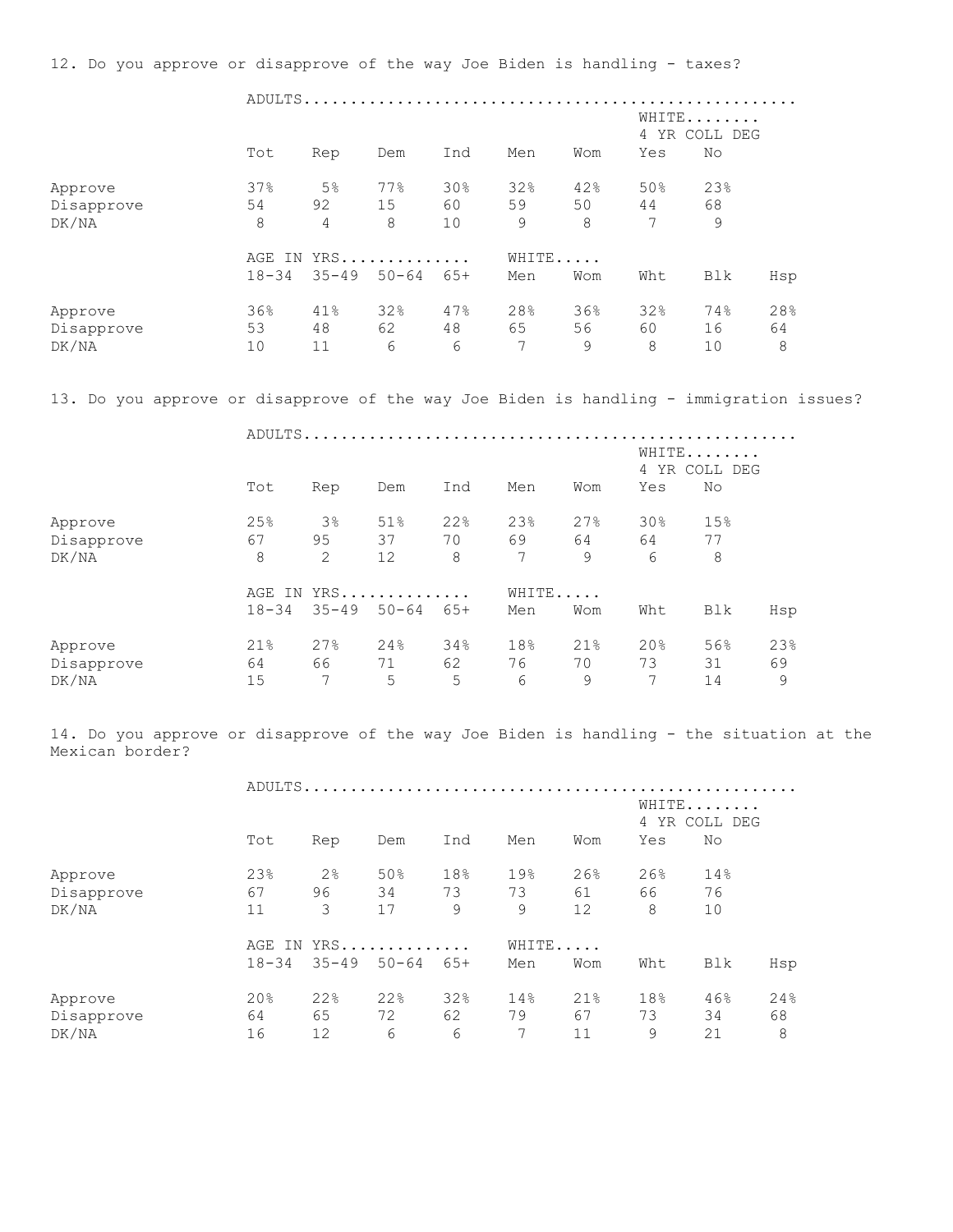15. Do you approve or disapprove of the way Joe Biden is handling his job as Commander in Chief of the U.S. military?

|                                                                        | WHITE<br>4 YR COLL DEG |                 |                                          |                |              |                 |           |                     |           |  |
|------------------------------------------------------------------------|------------------------|-----------------|------------------------------------------|----------------|--------------|-----------------|-----------|---------------------|-----------|--|
|                                                                        | Tot                    | Rep             | Dem                                      | Ind            | Men          | Wom             | Yes       | No                  |           |  |
| Approve<br>Disapprove                                                  | 37%<br>58              | 4%<br>94        | 75%<br>17                                | 31%<br>65      | 34%<br>61    | 39%<br>54       | 47%<br>50 | 21%<br>73           |           |  |
| DK/NA                                                                  | 6                      | $\mathbf{2}$    | $\,8\,$                                  | $\overline{4}$ | 5            | 6               | 3         | 6                   |           |  |
|                                                                        |                        |                 | AGE IN YRS                               |                | WHITE        |                 |           |                     |           |  |
|                                                                        | $18 - 34$              | $35 - 49$       | $50 - 64$ $65 +$                         |                | Men          | Wom             | Wht       | Blk                 | Hsp       |  |
| Approve<br>Disapprove                                                  | 31%<br>60              | 42%<br>53       | 33%<br>62                                | 49%<br>49      | 26%<br>71    | 32%<br>61       | 29%<br>66 | 75%<br>20           | 35%<br>58 |  |
| DK/NA                                                                  | 9                      | 6               | 5                                        | $\overline{2}$ | 3            | $7\phantom{.0}$ | 5         | 5                   | 6         |  |
|                                                                        | Mltry<br>Hshld         |                 |                                          |                |              |                 |           |                     |           |  |
| Approve<br>Disapprove<br>DK/NA                                         | 36%<br>60<br>4         |                 |                                          |                |              |                 |           |                     |           |  |
|                                                                        |                        |                 |                                          |                |              |                 |           |                     |           |  |
| 16. Would you say that Joe Biden - is honest, or not?                  |                        |                 |                                          |                |              |                 |           |                     |           |  |
|                                                                        |                        |                 |                                          |                |              |                 |           |                     |           |  |
|                                                                        |                        |                 |                                          |                |              |                 |           | WHITE               |           |  |
|                                                                        | Tot                    | Rep             | Dem                                      | Ind            | Men          | Wom             | Yes       | 4 YR COLL DEG<br>No |           |  |
| Yes                                                                    | 44%                    | 10 <sup>°</sup> | 86%                                      | 37%            | 37%          | 50%             | 58%       | 28%                 |           |  |
| No                                                                     | 50                     | 84              | 9                                        | 57             | 57           | 43              | 39        | 65                  |           |  |
| DK/NA                                                                  | 6                      | 6               | 5                                        | 6              | 6            | 6               | 2         | 7                   |           |  |
|                                                                        | $18 - 34$              |                 | AGE IN YRS<br>$35 - 49$ $50 - 64$ $65 +$ |                | WHITE<br>Men | Wom             | Wht       | Blk                 | Hsp       |  |
|                                                                        |                        |                 |                                          |                |              |                 |           |                     |           |  |
| Yes<br>No                                                              | 43%<br>50              | 46%<br>46       | 40%<br>56                                | 54%<br>41      | 32%<br>63    | 44%<br>51       | 38%<br>57 | 73%<br>20           | 42%<br>50 |  |
| DK/NA                                                                  | 7                      | 8               | 4                                        | 4              | 5            | 6               | 6         | 7                   | 7         |  |
| 17. Would you say that Joe Biden - has good leadership skills, or not? |                        |                 |                                          |                |              |                 |           |                     |           |  |
|                                                                        |                        |                 | ADULTS                                   |                |              |                 |           | WHITE               |           |  |
|                                                                        | Tot                    | Rep             | Dem                                      | Ind            | Men          | Wom             | Yes       | 4 YR COLL DEG<br>No |           |  |

| Νo<br>DK/NA | 56<br>3 | 94<br>1 | 13<br>$\overline{4}$          | 63<br>3 | 63<br>$\overline{2}$ | 49<br>$\overline{4}$ | 46<br>3 | 72<br>3 |     |
|-------------|---------|---------|-------------------------------|---------|----------------------|----------------------|---------|---------|-----|
|             |         |         | AGE IN YRS                    |         | WHITE                |                      |         |         |     |
|             |         |         | $18-34$ $35-49$ $50-64$ $65+$ |         | Men                  | Wom                  | Wht     | Blk     | Hsp |
| Yes         | 38%     | 44%     | 38%                           | 51%     | 28%                  | 38%                  | 33%     | 77%     | 40% |
| No          | 56      | 52      | 60                            | 48      | 70                   | 57                   | 64      | 21      | 57  |
| DK/NA       | 5       | 4       | 2                             | 1       | $\mathbf{1}$         | 5                    | 3       | 2       | 3   |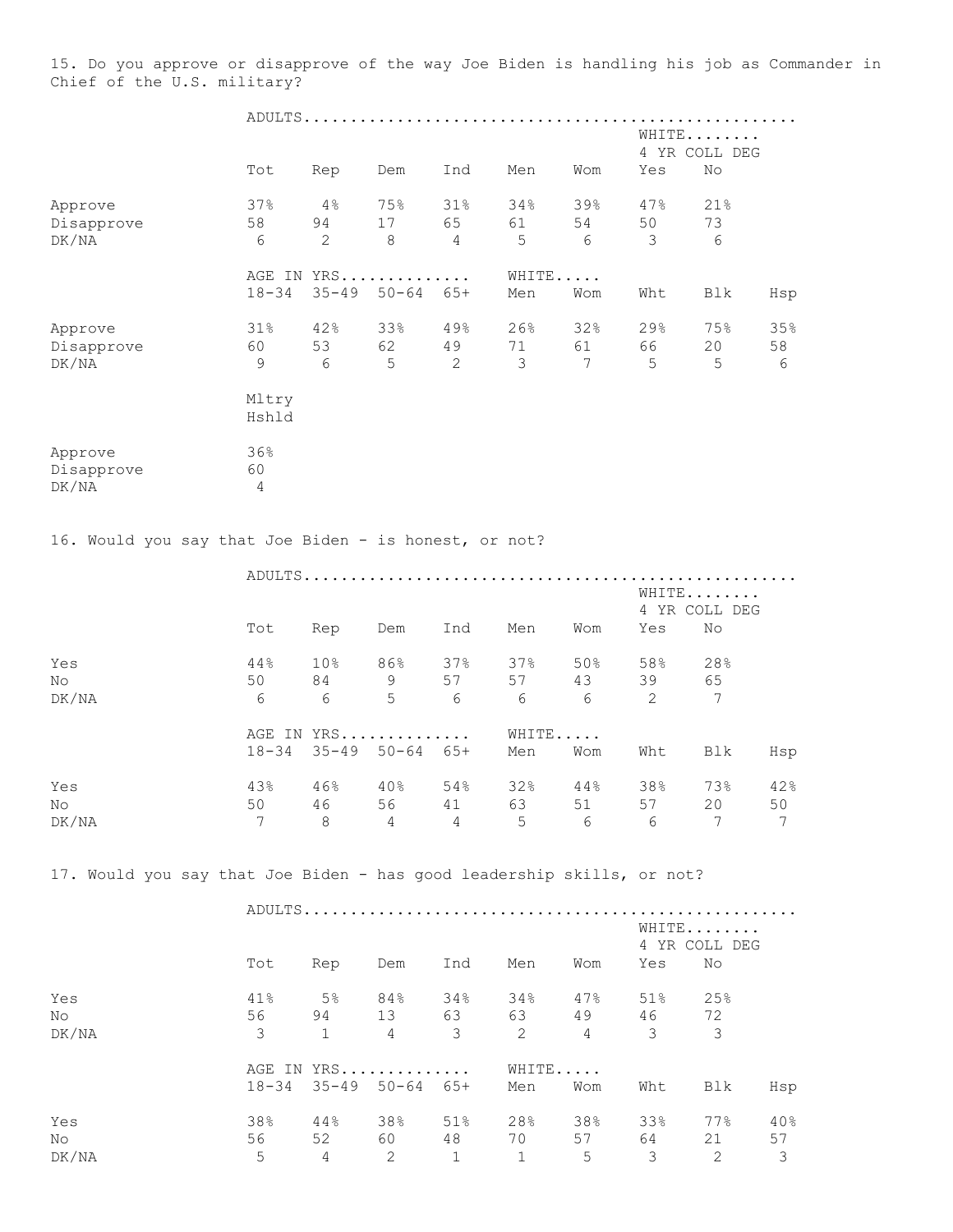18. Would you say that Joe Biden - cares about average Americans, or not?

|                     |                             |                  |                                             | WHITE<br>4 YR COLL DEG |                                      |                             |                   |                           |                |  |  |
|---------------------|-----------------------------|------------------|---------------------------------------------|------------------------|--------------------------------------|-----------------------------|-------------------|---------------------------|----------------|--|--|
|                     | Tot                         | Rep              | Dem                                         | Ind                    | Men                                  | Wom                         | Yes               | No                        |                |  |  |
| Yes<br>No.<br>DK/NA | 49%<br>48<br>$\mathcal{E}$  | 16%<br>81 —<br>3 | $91\%$<br>8 55<br>$\mathbf{1}$              | 42%<br>3               | 44%<br>52<br>$\overline{\mathbf{3}}$ | 54%<br>$\mathcal{S}$        | 61%<br>43 37<br>1 | 34%<br>63<br>3            |                |  |  |
|                     |                             |                  | AGE IN YRS<br>$18-34$ $35-49$ $50-64$ $65+$ |                        | WHITE<br>Men                         | Wom                         | Wht               | Blk                       | Hsp            |  |  |
|                     |                             |                  |                                             |                        |                                      |                             |                   |                           |                |  |  |
| Yes<br>No.<br>DK/NA | 53%<br>44<br>$\overline{4}$ | 53%<br>4         | 42%<br>43 56 44<br>$\overline{2}$           | 54%<br>2               | 39%<br>58<br>3                       | 46%<br>52<br>$\overline{2}$ | 43%<br>55<br>3    | 78%<br>21<br>$\mathbf{1}$ | 49%<br>44<br>7 |  |  |

19. Do you think that in general the Biden administration has been competent in running the government, or don't you think so?

|                  | ADULTS    |                           |                 |                |        |     |     |     |     |
|------------------|-----------|---------------------------|-----------------|----------------|--------|-----|-----|-----|-----|
|                  |           | WHITE<br>YR COLL DEG<br>4 |                 |                |        |     |     |     |     |
|                  | Tot       | Rep                       | Dem             | Ind            | Men    | Wom | Yes | No  |     |
| Yes/Competent    | 42%       | 5 <sup>°</sup>            | 85%             | 35%            | 36%    | 48% | 54% | 26% |     |
| No/Not competent | 55        | 94                        | 13              | 62             | 62     | 49  | 44  | 72  |     |
| DK/NA            | 3         | $\mathbf{1}$              | 3               | $\overline{2}$ | 2      | 3   | 2   | 3   |     |
|                  |           |                           | AGE IN YRS      |                | WHITE  |     |     |     |     |
|                  | $18 - 34$ |                           | $35 - 49$ 50-64 | 65+            | Men    | Wom | Wht | Blk | Hsp |
| Yes/Competent    | 40%       | 48%                       | 37%             | 50%            | $31\%$ | 39% | 35% | 77% | 36% |
| No/Not competent | 57        | 48                        | 62              | 48             | 67     | 58  | 62  | 22  | 60  |
| DK/NA            | 3         | 4                         | 2               | $\overline{2}$ | 2      | 3   | 2   | 2   | 4   |

20. In general, how satisfied are you with the way things are going in the nation today; are you very satisfied, somewhat satisfied, somewhat dissatisfied, or very dissatisfied?

|                    |           |                          |                              | WHITE<br>4 YR COLL DEG   |              |                          |                |        |     |  |  |
|--------------------|-----------|--------------------------|------------------------------|--------------------------|--------------|--------------------------|----------------|--------|-----|--|--|
|                    | Tot       | Rep                      | Dem                          | Ind                      | Men          | Wom                      | Yes            | No     |     |  |  |
| Very satisfied     | $5\%$     |                          | 10 <sup>°</sup>              | $4\,$ $^{\circ}\,$       | 5%           | 4%                       | 5 <sup>°</sup> | 3%     |     |  |  |
| Smwht satisfied    | 23        | $\overline{4}$           | 50                           | 17                       | 19           | 27                       | 28             | 17     |     |  |  |
| Smwht dissatisfied | 24        | 16                       | 26                           | 25                       | 26           | 21                       | 25             | 19     |     |  |  |
| Very dissatisfied  | 48        | 79                       | 14                           | 54                       | 49           | 47                       | 41             | 61     |     |  |  |
| DK/NA              | 1         | $\overline{\phantom{m}}$ | $\mathbf{1}$                 | $\overline{\phantom{a}}$ | $\mathbf{1}$ | $\overline{\phantom{0}}$ | $\mathbf{1}$   | 1      |     |  |  |
|                    | AGE IN    |                          | YRS                          |                          | WHITE        |                          |                |        |     |  |  |
|                    | $18 - 34$ | $35 - 49$ $50 - 64$      |                              | 65+                      | Men          | Wom                      | Wht            | Blk    | Hsp |  |  |
| Very satisfied     | 3%        | $4\,$                    | 5 <sup>°</sup>               | 8 <sup>°</sup>           | 4%           | $4\%$                    | 4%             | $11\%$ | 4%  |  |  |
| Smwht satisfied    | 21        | 24                       | 21                           | 32                       | 18           | 23                       | 20             | 44     | 14  |  |  |
| Smwht dissatisfied | 33        | 30                       | 17                           | 15                       | 23           | 19                       | 21             | 26     | 35  |  |  |
| Very dissatisfied  | 42        | 40                       | 58                           | 45                       | 55           | 54                       | 55             | 16     | 46  |  |  |
| DK/NA              | 1         | 1                        | $\qquad \qquad \blacksquare$ |                          |              | 1                        | 1              | 2      |     |  |  |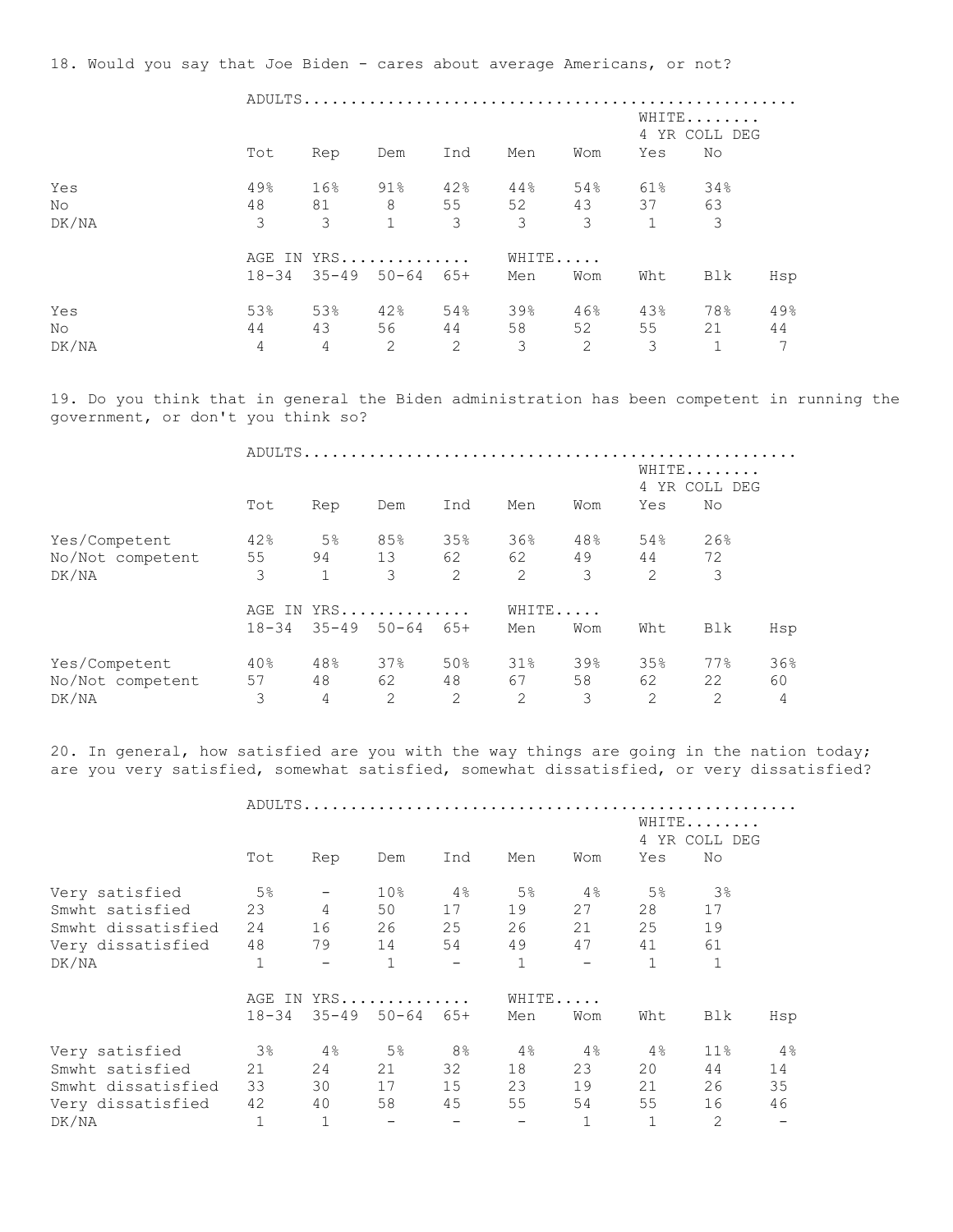21. Would you describe the state of the nation's economy these days as excellent, good, not so good, or poor?

 ADULTS..................................................... WHITE........ 4 YR COLL DEG Tot Rep Dem Ind Men Wom Yes No Excellent 2% 1% 5% 1% 3% 1% 4% 1% Good 27 10 48 25 28 26 40 19 Not so good 35 30 34 37 34 37 31 33 Poor 34 59 10 35 33 35 24 45 DK/NA 2 - 3 2 2 2 1 2 AGE IN YRS.............. WHITE..... 18-34 35-49 50-64 65+ Men Wom Wht Blk Hsp Excellent 1% 2% 2% 4% 2% 1% 2% 7% 1% Good 26 25 24 37 27 25 26 36 26 Not so good 39 42 30 30 34 30 32 38 43 Poor 31 30 43 26 36 42 39 14 30 DK/NA 4 1 1 2 2 2 2 6 1

22. Do you think that the U.S. did the right thing by withdrawing all troops from Afghanistan, do you think that the U.S. should have withdrawn some troops from Afghanistan but not all troops, or do you think that the U.S. should not have withdrawn any troops from Afghanistan?

|                      |           |                | ADULTS           |     |     |       |       |               |     |  |  |
|----------------------|-----------|----------------|------------------|-----|-----|-------|-------|---------------|-----|--|--|
|                      |           |                |                  |     |     |       |       | WHITE         |     |  |  |
|                      |           |                |                  |     |     |       |       | 4 YR COLL DEG |     |  |  |
|                      | Tot       | Rep            | Dem              | Ind | Men | Wom   | Yes   | No            |     |  |  |
| Withdraw all         | 28%       | $7\%$          | 47%              | 28% | 29% | 28%   | 36%   | 19%           |     |  |  |
| Withdrawn some       | 50        | 63             | 38               | 54  | 51  | 50    | 52    | 56            |     |  |  |
| Not withdrawn any 15 |           | 26             | 8                | 13  | 15  | 14    | $8\,$ | 19            |     |  |  |
| DK/NA                | 6         | $\overline{4}$ | $7\phantom{.0}$  | 5   | 5   | 8     | 3     | 7             |     |  |  |
|                      |           |                | AGE IN YRS       |     |     | WHITE |       |               |     |  |  |
|                      | $18 - 34$ | $35 - 49$      | $50 - 64$ $65 +$ |     | Men | Wom   | Wht   | Blk           | Hsp |  |  |
| Withdraw all         | 29%       | 27%            | 28%              | 33% | 25% | 24%   | 24%   | 41%           | 28% |  |  |
| Withdrawn some       | 50        | 51             | 52               | 48  | 54  | 55    | 54    | 37            | 51  |  |  |
| Not withdrawn any    | 14        | 13             | 17               | 14  | 18  | 13    | 16    | 12            | 14  |  |  |
| DK/NA                | 7         | $\mathcal{Q}$  | 3                | 5   | 3   | 8     | 6     | 10            | 6   |  |  |
|                      | Mltry     |                |                  |     |     |       |       |               |     |  |  |
|                      | Hshld     |                |                  |     |     |       |       |               |     |  |  |
| Withdraw all         | 27%       |                |                  |     |     |       |       |               |     |  |  |
| Withdrawn some       | 53        |                |                  |     |     |       |       |               |     |  |  |
| Not withdrawn any    | 13        |                |                  |     |     |       |       |               |     |  |  |
| DK/NA                | 7         |                |                  |     |     |       |       |               |     |  |  |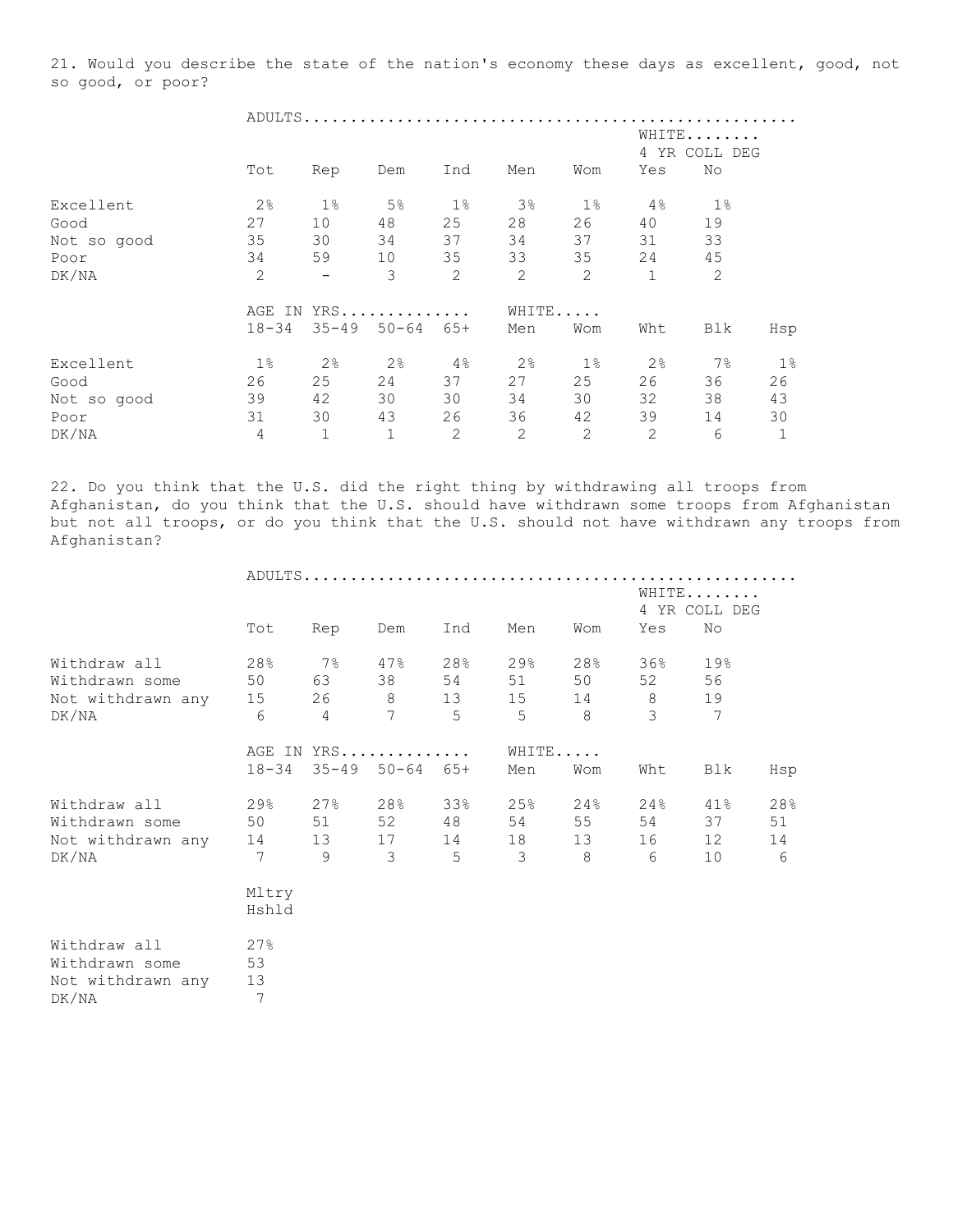27. In your opinion, has the Biden administration been too aggressive in deporting undocumented immigrants, not aggressive enough, or has the Biden administration been acting appropriately when it comes to deporting undocumented immigrants?

|                         | ADULTS.            |           |           |                 |                 |                 |       |               |     |  |
|-------------------------|--------------------|-----------|-----------|-----------------|-----------------|-----------------|-------|---------------|-----|--|
|                         |                    |           |           |                 |                 |                 | WHITE |               |     |  |
|                         |                    |           |           |                 |                 |                 |       | 4 YR COLL DEG |     |  |
|                         | Tot                | Rep       | Dem       | Ind             | Men             | Wom             | Yes   | No            |     |  |
| Too aggressive          | 15%                | $7\%$     | 23%       | 13%             | 12%             | 18%             | 17%   | 11%           |     |  |
| Not aggr enough         | 46                 | 79        | 15        | 51              | 50              | 43              | 44    | 58            |     |  |
| Acting appropriately 28 |                    | 7         | 49        | 27              | 28              | 28              | 31    | 20            |     |  |
| DK/NA                   | 11                 | 7         | 14        | 9               | 10              | 11              | 8     | 11            |     |  |
|                         | $YRS$<br>AGE<br>IN |           |           |                 |                 | WHITE           |       |               |     |  |
|                         | $18 - 34$          | $35 - 49$ | $50 - 64$ | $65+$           | Men             | Wom             | Wht   | Blk           | Hsp |  |
| Too aggressive          | 24%                | 16%       | $11\%$    | 10 <sup>°</sup> | 10 <sub>8</sub> | 16 <sup>°</sup> | 13%   | 14%           | 20% |  |
| Not aggr enough         | 29                 | 48        | 59        | 48              | 58              | 49              | 54    | 21            | 41  |  |
| Acting appropriately 29 |                    | 28        | 25        | 34              | 23              | 24              | 24    | 53            | 29  |  |
| DK/NA                   | 18                 | 8         | 5         | 7               | 8               | 11              | 10    | 12            | 10  |  |

28. In general, do you approve or disapprove of the way the Biden administration has been treating undocumented immigrants?

|            |           | ADULTS.         |           |     |     |       |     |     |                        |  |  |  |  |
|------------|-----------|-----------------|-----------|-----|-----|-------|-----|-----|------------------------|--|--|--|--|
|            |           |                 |           |     |     |       |     |     | WHITE<br>4 YR COLL DEG |  |  |  |  |
|            | Tot       | Rep             | Dem       | Ind | Men | Wom   | Yes | No  |                        |  |  |  |  |
| Approve    | 28%       | 10 <sub>8</sub> | 51%       | 25% | 29% | 27%   | 32% | 19% |                        |  |  |  |  |
| Disapprove | 58        | 79              | 36        | 61  | 58  | 58    | 55  | 66  |                        |  |  |  |  |
| DK/NA      | 14        | 10              | 13        | 14  | 13  | 15    | 12  | 15  |                        |  |  |  |  |
|            |           | AGE IN YRS      |           |     |     | WHITE |     |     |                        |  |  |  |  |
|            | $18 - 34$ | $35 - 49$       | $50 - 64$ | 65+ | Men | Wom   | Wht | Blk | Hsp                    |  |  |  |  |
| Approve    | 24%       | 27%             | 30%       | 35% | 24% | 23%   | 23% | 51% | 31%                    |  |  |  |  |
| Disapprove | 62        | 54              | 60        | 55  | 63  | 62    | 63  | 38  | 53                     |  |  |  |  |
| DK/NA      | 14        | 18              | 9         | 10  | 13  | 15    | 14  | 11  | 16                     |  |  |  |  |

29. Do you approve or disapprove of the Biden administration's decision to deport some Haitian migrants without allowing them to seek asylum?

|            |           |            | ADULTS    |       |     |     |                   |     |                      |  |
|------------|-----------|------------|-----------|-------|-----|-----|-------------------|-----|----------------------|--|
|            |           |            |           |       |     |     |                   |     | WHITE<br>YR COLL DEG |  |
|            | Tot       | Rep        | Dem       | Ind   | Men | Wom | Yes               | No  |                      |  |
| Approve    | 37%       | 49%        | 30%       | 37%   | 43% | 32% | 39%               | 39% |                      |  |
| Disapprove | 51        | 38         | 61        | 51    | 45  | 56  | 48                | 48  |                      |  |
| DK/NA      | 12        | 13         | 8         | 12    | 13  | 11  | $12 \overline{ }$ | 13  |                      |  |
|            |           | AGE IN YRS |           |       |     |     | WHITE             |     |                      |  |
|            | $18 - 34$ | $35 - 49$  | $50 - 64$ | $65+$ | Men | Wom | Wht               | Blk | Hsp                  |  |
| Approve    | 21%       | 39%        | 50%       | 40%   | 44% | 34% | 39%               | 35% | 37%                  |  |
| Disapprove | 67        | 50         | 42        | 46    | 45  | 51  | 48                | 56  | 56                   |  |
| DK/NA      | 11        | 11         | 8         | 14    | 11  | 15  | 13                | 9   | 7                    |  |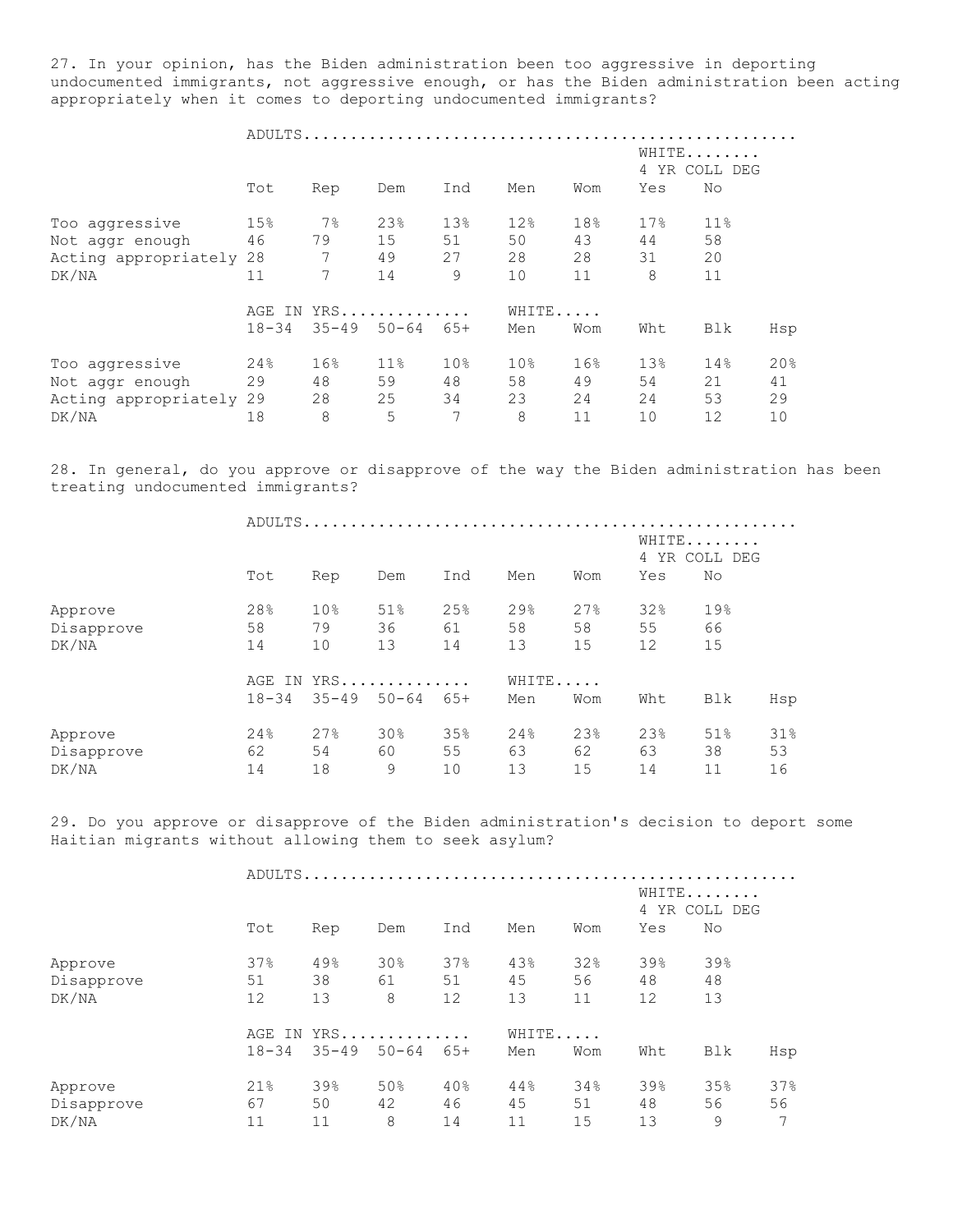30. Which comes closest to your situation: you are not planning to receive a COVID-19 vaccine, or you are planning to receive or have already received a COVID-19 vaccine?

ADULTS.....................................................

|                 |                |         |                            |                |      |                 |              | WHITE<br>4 YR COLL DEG |     |  |  |
|-----------------|----------------|---------|----------------------------|----------------|------|-----------------|--------------|------------------------|-----|--|--|
|                 | Tot            | Rep     | Dem                        | Ind            | Men  | Wom             | Yes          | No                     |     |  |  |
| Don't plan to   | $20\%$         | 33%     | 7%                         | $21\%$         | 21%  | 19%             | 14%          | 25%                    |     |  |  |
| Plan to/Already | 74             | 61 — 10 |                            | 91 74          | 73   | 75              | 82           | 67                     |     |  |  |
| DK/NA           | 6              | 7       | 2                          | 5              | 6    | $6\overline{6}$ | 3            | 8                      |     |  |  |
|                 | AGE IN YRS     |         |                            |                |      | WHITE           |              |                        |     |  |  |
|                 | $18 - 34$      |         | $35 - 49$ $50 - 64$ $65 +$ |                | Men  | Wom             | Wht          | Blk                    | Hsp |  |  |
| Don't plan to   | 25%            | 25%     | 22%                        | <u>େ</u> କର    | 23%  | $21\%$          | 22%          | 9%                     | 21% |  |  |
| Plan to/Already | 73             | 67 — 10 | 71                         | 92             | 71   | 73              | 72           | 89                     | 74  |  |  |
| DK/NA           | $\overline{2}$ | 8       | 7                          | $\overline{2}$ | 7    | 6               | 6            | 3                      | 5   |  |  |
|                 |                |         | REGION                     |                |      |                 | DENSITY      |                        |     |  |  |
|                 | NEast          |         | MWest South                | West           | City |                 | Suburb Rural |                        |     |  |  |
| Don't plan to   | 14%            | 23%     | 22%                        | 18%            | 16%  | 19%             | 27%          |                        |     |  |  |
| Plan to/Already | 82             | 70      | 73                         | 74             | 78   | 76              | 68           |                        |     |  |  |
| DK/NA           | 5              | 7       | 5                          | 8              | 6    | 5               | 6            |                        |     |  |  |

31. Once students of all ages are eligible for a COVID-19 vaccine, do you think all kindergarten through 12th grade students should be required to receive a COVID-19 vaccine, or not?

|                              |                                                            |                                                                    |     | WHITE<br>4 YR COLL DEG |                                |                                                  |                |                                       |                             |  |  |
|------------------------------|------------------------------------------------------------|--------------------------------------------------------------------|-----|------------------------|--------------------------------|--------------------------------------------------|----------------|---------------------------------------|-----------------------------|--|--|
|                              | Tot                                                        | Rep                                                                | Dem | Ind                    | Men                            | Wom                                              | Yes            | No                                    |                             |  |  |
| Yes/Required<br>No.<br>DK/NA | $44\,$ $^{\circ}\,$<br>52 0<br>$\overline{4}$              | $\mathcal{E}$                                                      |     |                        | $2 \qquad 4 \qquad 4 \qquad 4$ | 17% 79% 37% 38% 50% 53% 35%<br>79 19 59 58 47 43 | $\overline{4}$ | 61<br>4                               |                             |  |  |
|                              |                                                            | AGE IN YRS WHITE<br>18-34 35-49 50-64 65+                          |     |                        | Men                            | Wom                                              | Wht            | Blk                                   | Hsp                         |  |  |
| Yes/Required<br>No.<br>DK/NA | 42%                                                        | 39% 42% 57%<br>54 57 55 39 60<br>$4 \qquad 4 \qquad 3 \qquad 4$    |     |                        | 35%                            | $4$ $4$ $4$                                      |                | $46\%$ $41\%$ $61\%$<br>50 55 33<br>5 | 42%<br>55<br>$\overline{4}$ |  |  |
|                              | REGION DENSITY<br>NEast MWest South West City Suburb Rural |                                                                    |     |                        |                                |                                                  |                |                                       |                             |  |  |
| Yes/Required<br>No<br>DK/NA  |                                                            | 46 59 54 46 44<br>$5 \qquad 3 \qquad 3 \qquad 5 \qquad 3 \qquad 4$ |     |                        |                                | 49% 38% 42% 49% 52% 45% 31%<br>52 64             | 6              |                                       |                             |  |  |
|                              | Yes                                                        | HAVE KIDS <18 YRS<br>InPublic<br>School                            |     |                        |                                |                                                  |                |                                       |                             |  |  |
| Yes/Required<br>No<br>DK/NA  | 30%<br>68<br>2                                             | 30%<br>69<br>2                                                     |     |                        |                                |                                                  |                |                                       |                             |  |  |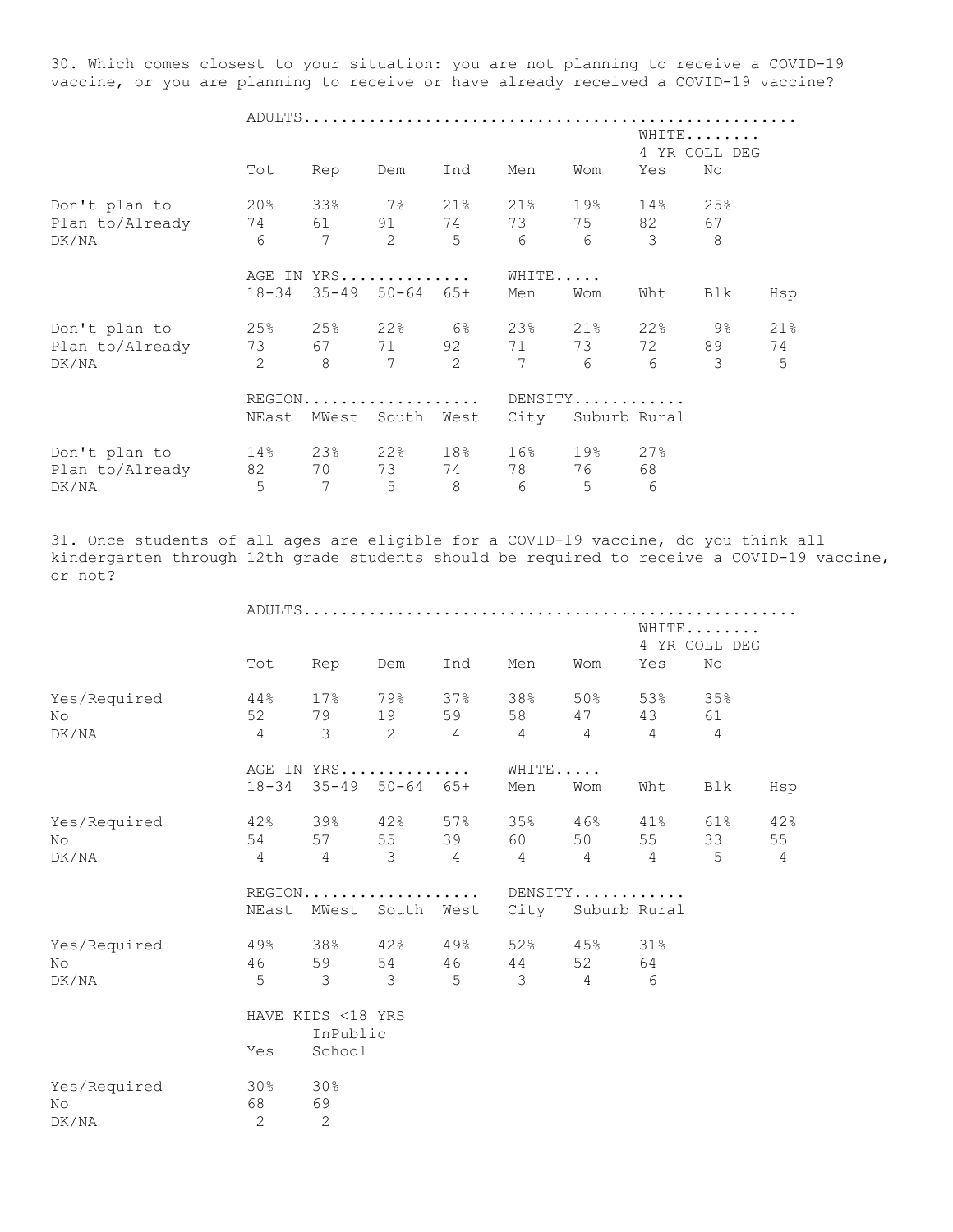32. Would you say that you are more likely to travel on an airplane if there is a vaccine mandate in place, less likely, or does a vaccine mandate not make a difference either way?

ADULTS.....................................................

|                |                |                            |                          |                      |                |                         |                | WHITE         |     |  |
|----------------|----------------|----------------------------|--------------------------|----------------------|----------------|-------------------------|----------------|---------------|-----|--|
|                |                |                            |                          |                      |                |                         |                | 4 YR COLL DEG |     |  |
|                | Tot            | Rep                        | Dem                      | Ind                  | Men            | Wom                     | Yes            | No            |     |  |
| More likely    | 36%            |                            |                          | 14% 68% 31%          | 32%            | $41\%$                  | 48%            | 26%           |     |  |
| Less likely 15 |                |                            |                          | 19 7 18 16           |                | 14                      | 13             | 16            |     |  |
| No difference  | 47             |                            |                          | 64 24 51 51          |                | 43                      | 38             | 55            |     |  |
| DK/NA          | $\overline{c}$ | $\mathcal{E}$              |                          | $1 - 2$              |                | 1                       | $\overline{1}$ | 2             |     |  |
|                | AGE IN YRS     |                            |                          |                      | WHITE          |                         |                |               |     |  |
|                | $18 - 34$      | $35 - 49$ $50 - 64$ $65 +$ |                          |                      | Men            | Wom                     | Wht            | Blk           | Hsp |  |
| More likely    | 37%            |                            |                          | $32\%$ $35\%$ $47\%$ | 29%            | 38%                     | 33%            | 48%           | 36% |  |
| Less likely    | 11             |                            |                          | 19 16 14 17          |                | 14                      | 15             | 14            | 11  |  |
| No difference  | 52             |                            |                          | 48 49 37 53          |                | 46                      | 49             | 38            | 51  |  |
| DK/NA          | $\mathbf{1}$   | $\mathbf{1}$               | $\mathbf{1}$             | 3                    | $\mathbf{1}$   | 2                       | $\overline{2}$ |               | 2   |  |
|                |                | REGION                     |                          |                      |                | DENSITY                 |                |               |     |  |
|                | NEast          | MWest South West           |                          |                      | City           | Suburb Rural            |                |               |     |  |
| More likely    | 45%            | $30\%$ $35\%$ $38\%$       |                          |                      | 41%            | 40% 25%                 |                |               |     |  |
| Less likely    | 11             | 20                         | 16                       | 12                   | 14             | 15                      | 18             |               |     |  |
| No difference  | 44             | 46                         | 49                       | 47                   | 43             | 45                      | 56             |               |     |  |
| DK/NA          | $\sim$ $-$     | $\overline{4}$             | $\overline{\phantom{a}}$ | 3                    | $\overline{1}$ | $\sim 100$ km s $^{-1}$ | $\mathbf{1}$   |               |     |  |

33. Would you say that you are more likely to go to a restaurant if there is a vaccine mandate in place, less likely, or does a vaccine mandate not make a difference either way?

|                         |                             |                            |                |                |                   | WHITE<br>4 YR COLL DEG |                |                |
|-------------------------|-----------------------------|----------------------------|----------------|----------------|-------------------|------------------------|----------------|----------------|
| Tot                     | Rep                         | Dem                        | Ind            | Men            | Wom               | Yes                    | No             |                |
| 35%<br>More likely      | 13%                         | 68% 29%                    |                | 28%            |                   | $42\%$ $45\%$          | 25%            |                |
| Less likely<br>17       |                             | 23 6 21                    |                | 17             | 16 15             |                        | 18             |                |
| No difference<br>47     |                             | 62 25 48                   |                | 53             | 41                | 39                     | 56             |                |
| $\overline{2}$<br>DK/NA | 2                           | $\sim$ 1                   | $1 \t 2$       |                | $\sim$ 1          | $\sim$ $-$             | 2              |                |
|                         | AGE IN YRS                  |                            |                | WHITE          |                   |                        |                |                |
| $18 - 34$               |                             | $35 - 49$ $50 - 64$ $65 +$ |                | Men            | Wom               | Wht                    | Blk            | Hsp            |
| More likely             | $32\%$ $31\%$ $34\%$ $46\%$ |                            |                |                | 25% 37% 31%       |                        | 54%            | 33%            |
| Less likely 15          |                             | 21 16 13 18                |                |                | 16 17             |                        | 14             | 14             |
| 53<br>No difference     |                             | 46 48 39 55                |                |                |                   | 46 51                  | 31             | 49             |
| DK/NA                   | 2<br>$\sim$ $-$             | $\overline{2}$             | $\overline{c}$ | $1 \quad 1$    |                   | 1                      | $\overline{1}$ | $\overline{4}$ |
|                         | REGION                      |                            |                | $DENSITY$      |                   |                        |                |                |
| NEast                   | MWest                       | South                      | West           |                | City Suburb Rural |                        |                |                |
| More likely             | 41% 30% 34% 36%             |                            |                | 39%            | 36% 27%           |                        |                |                |
| Less likely<br>12       |                             | 21 17 16                   |                | 17             | 16 19             |                        |                |                |
| No difference           | 47<br>46 48                 |                            | 45             | 43             | 47 54             |                        |                |                |
| 1<br>DK/NA              | $\mathcal{S}$               | $\overline{1}$             | $\mathcal{S}$  | $\overline{1}$ | $\mathbf{1}$      | $\mathbf{1}$           |                |                |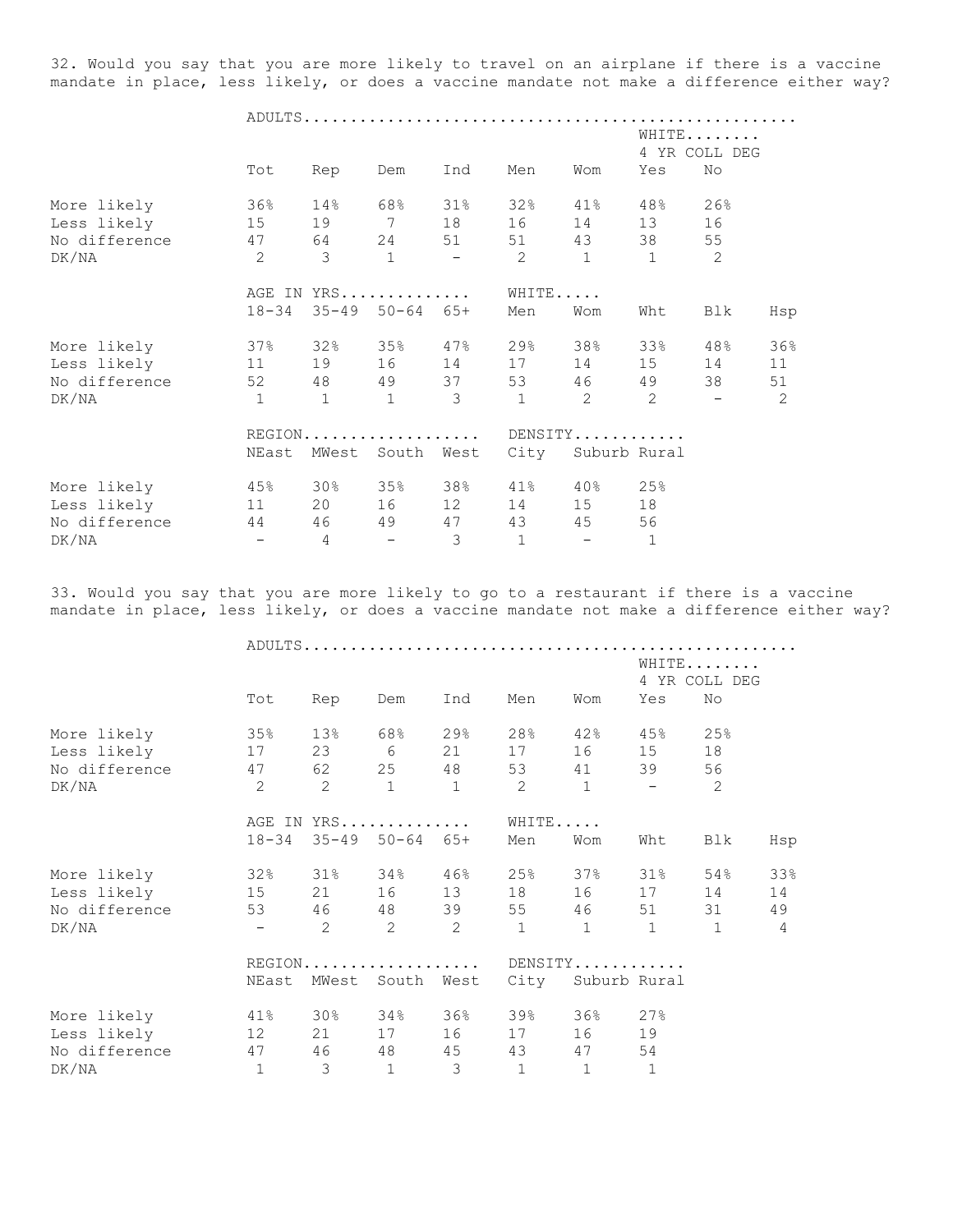34. Would you say that you are more likely to go to a large sports or entertainment event if there is a vaccine mandate in place, less likely, or does a vaccine mandate not make a difference either way?

|               |                                         |                |                             |                         |                |                        |                                     | WHITE         |     |
|---------------|-----------------------------------------|----------------|-----------------------------|-------------------------|----------------|------------------------|-------------------------------------|---------------|-----|
|               |                                         |                |                             |                         |                |                        |                                     | 4 YR COLL DEG |     |
|               | Tot                                     | Rep            | Dem                         | Ind                     | Men            | Wom                    | Yes                                 | No            |     |
| More likely   | 34%                                     |                | $13\%$ 60%                  | $31\%$                  |                |                        | $28\%$ 38% 46%                      | 25%           |     |
| Less likely   | 17                                      |                | 23 10 19                    |                         | 16             |                        | 18   14                             | 19            |     |
| No difference | 48                                      |                | 62 29 50                    |                         |                |                        | 54 42 39                            | 55            |     |
| DK/NA         | $2 \qquad 2 \qquad 1 \qquad - \qquad 2$ |                |                             |                         |                | $1 \quad \blacksquare$ |                                     | $1 \t 2$      |     |
|               |                                         |                | AGE IN YRS                  |                         | WHITE          |                        |                                     |               |     |
|               | $18 - 34$                               |                | $35 - 49$ $50 - 64$ $65 +$  |                         | Men            | Wom                    | Wht                                 | Blk           | Hsp |
| More likely   |                                         |                | $32\%$ $31\%$ $33\%$ $39\%$ |                         |                |                        | 28% 35% 32%                         | 49%           | 24% |
| Less likely   | 11                                      |                | 18 17 20                    |                         | 16             |                        | 18 17                               | 16            | 14  |
| No difference | 57                                      |                | 50 50 39                    |                         |                |                        | 55 44 49                            | 34            | 59  |
| DK/NA         | and the company of the                  | $\overline{1}$ | $\sim$ 1                    | $2 \t 1$                |                |                        | $2 \qquad \qquad 1 \qquad \qquad 1$ |               | 2   |
|               |                                         |                | REGION DENSITY              |                         |                |                        |                                     |               |     |
|               | NEast                                   |                | MWest South West            |                         |                |                        | City Suburb Rural                   |               |     |
| More likely   | $40\%$                                  |                | 32% 31% 33%                 |                         |                | 37% 38% 21%            |                                     |               |     |
| Less likely   | 11                                      |                | 19 20 15                    |                         | 17             | 15 19                  |                                     |               |     |
| No difference | 49                                      |                | 46 48 49                    |                         | 44             | 46                     | 57                                  |               |     |
| DK/NA         | $\mathbf{1}$                            | $\overline{c}$ | $\overline{1}$              | $\overline{\mathbf{3}}$ | $\overline{1}$ | $\overline{1}$         | 2                                   |               |     |

35. As you may know, many businesses and employers have returned to in person work. At this time, do you think a return to in person work is a good thing or a bad thing?

|                    | Tot             | Rep                 | Dem                        | Ind            | Men                 | Wom                  | Yes      | WHITE<br>4 YR COLL DEG<br>No |     |  |  |
|--------------------|-----------------|---------------------|----------------------------|----------------|---------------------|----------------------|----------|------------------------------|-----|--|--|
| Good thing         | 77%             | 89%                 | 67%                        | 78%            | 84%                 | 71%                  | 79%      | 84%                          |     |  |  |
| Bad thing<br>DK/NA | 15<br>8         | 6<br>$\overline{4}$ | 25<br>8 <sup>8</sup>       | 12<br>9        | 9<br>$\overline{7}$ | 20<br>$\overline{9}$ | 11<br>11 | 9<br>7                       |     |  |  |
|                    |                 |                     | AGE IN YRS                 |                | WHITE               |                      |          |                              |     |  |  |
|                    | $18 - 34$       |                     | $35 - 49$ $50 - 64$ $65 +$ |                | Men                 | Wom                  | Wht      | Blk                          | Hsp |  |  |
| Good thing         | 76%             | 72%                 | 84% 79%                    |                | 8 6 %               | 79%                  | 82%      | 67%                          | 72% |  |  |
| Bad thing          | 17              | 20                  |                            | 10 12 8        |                     | 11                   | 10       | 28                           | 20  |  |  |
| DK/NA              | $7\phantom{.0}$ | 7                   | 6                          | $\overline{9}$ | 7                   | 10 <sup>1</sup>      | 8        | $6\overline{6}$              | 7   |  |  |
|                    |                 |                     | REGION                     |                |                     | DENSITY              |          |                              |     |  |  |
|                    | NEast           | MWest               | South West                 |                | City                | Suburb Rural         |          |                              |     |  |  |
| Good thing         | 79%             | 81%                 | 77%                        | 73%            | 75%                 | 77%                  | 82%      |                              |     |  |  |
| Bad thing          | 15              | 14                  | 15                         | 15             | 17                  | 15                   | 11       |                              |     |  |  |
| DK/NA              | 5               | 5                   | 9                          | 12             | 8                   | 7                    | 7        |                              |     |  |  |